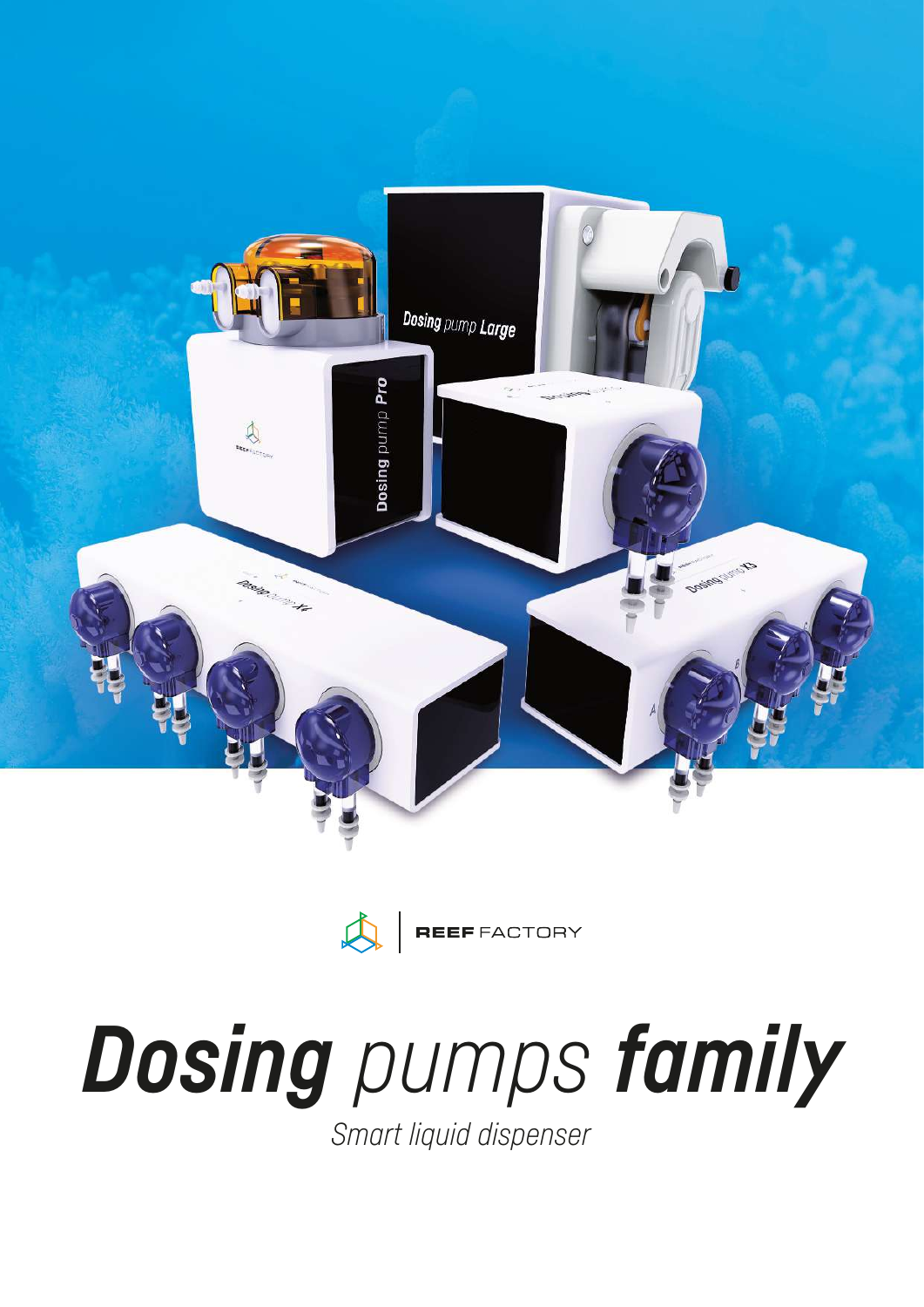# *Dosing pumps family*

To meet your diverse needs we have created the widest family of dosing pumps on the market. The unlimited configuration possibilities are a convenient and practical way to expand and personalise your dosing pump setup depending on individual needs, without the need to be limited to only one format and only one device size.

The dosing pump has been designed for reliability and ease of use. It is intuitive and precise, designed to meet the expectations of the most demanding aquarists.

Available in single version (Dosing pump), Triple (Dosing pump X3) and Quadruple (Dosing pump X4). All of which are controlled via the Smart Reef app individually or in groups of pumps, which makes them much easier to use.

|                          |                                                  |              | $\circledast \circledcirc \circledcirc$<br>DP CA 2 |                                                                          |
|--------------------------|--------------------------------------------------|--------------|----------------------------------------------------|--------------------------------------------------------------------------|
|                          | $H \otimes H$                                    | <b>TODAY</b> | 28.50 ml/monm<br>wherein many 2020 or              | position<br><b>Hert Hope</b><br>to elemow at<br>0:00, volum<br>13.50 ml. |
|                          | 0 0 0 0                                          |              |                                                    |                                                                          |
| DP.CA2                   | Dosing pump<br>Time little<br>O days 03:         | $rac{1}{2}$  | 5000.00 mi                                         |                                                                          |
| TODAY<br>28.50 ml/mem    | Internet College                                 |              |                                                    |                                                                          |
| DP KH Sa                 | Tire latt                                        |              |                                                    |                                                                          |
| TODAY<br>17.86 ml/anm    | intains has 3 (6)                                |              |                                                    | tar<br>Calibrate the device!                                             |
| <b>DPANETS</b>           | Torre list:<br>30 days 10,24%                    | LOCAL        |                                                    | Next californian<br>12-Mar 21                                            |
| TODAY<br>13.16 ml/1692ml | antarine Scholz & H                              |              |                                                    |                                                                          |
| DP HD 3                  | Titu with<br>O days (X)                          |              |                                                    |                                                                          |
| TODAY:<br>48.75 ml/mster | <b>Latractive Way 21, 22, 23</b><br>almit anythe |              |                                                    |                                                                          |
| ADJUST                   |                                                  |              |                                                    |                                                                          |

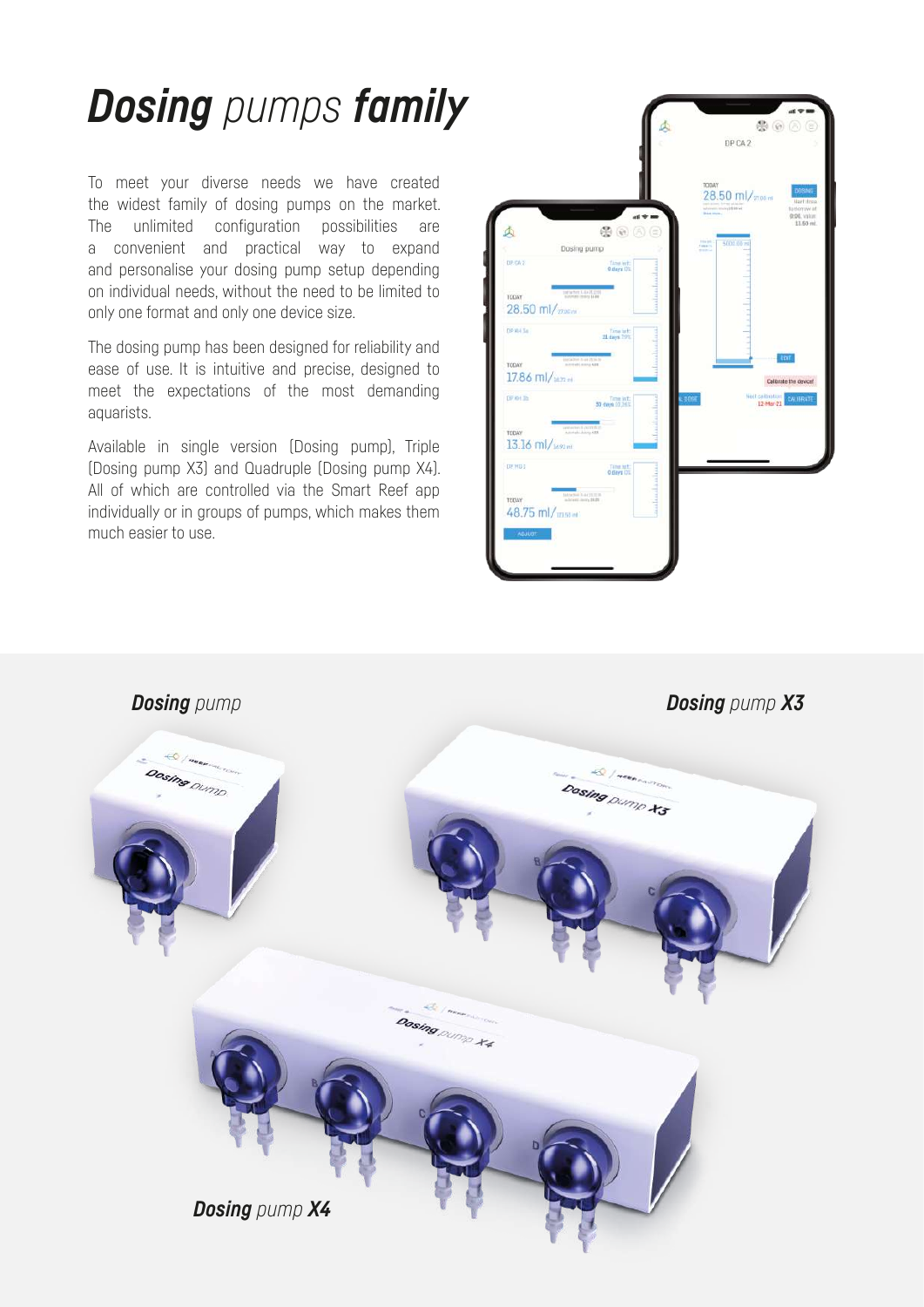#### *Dosing pump Pro*

The Pro version works on the same principle as the standard Dosing Pump, but it is dedicated to small doses of liquid supplements, e.g. rare minerals or concentrated amino acids with a laboratory laboratory precision of 0.01 ml. This accuracy is provided by the use of a stepper pump as opposed to standard dosing pump, accuracy is further increased with the use of a much smaller diameter dosing tube.

#### *Dosing pump Large*

The Large version was developed to ensure high accuracy when moving large volumes of liquids. It provides a high flow rate of 1 litre per minute of operation with accuracy of 0.01 litre. This high capacity pump is ideal for automatic water changes and scheduled refilling of evaporated water.



#### *Your own set*

The widest range on the market allows you to personalise to your individual requirements and be tailored to your individual needs.